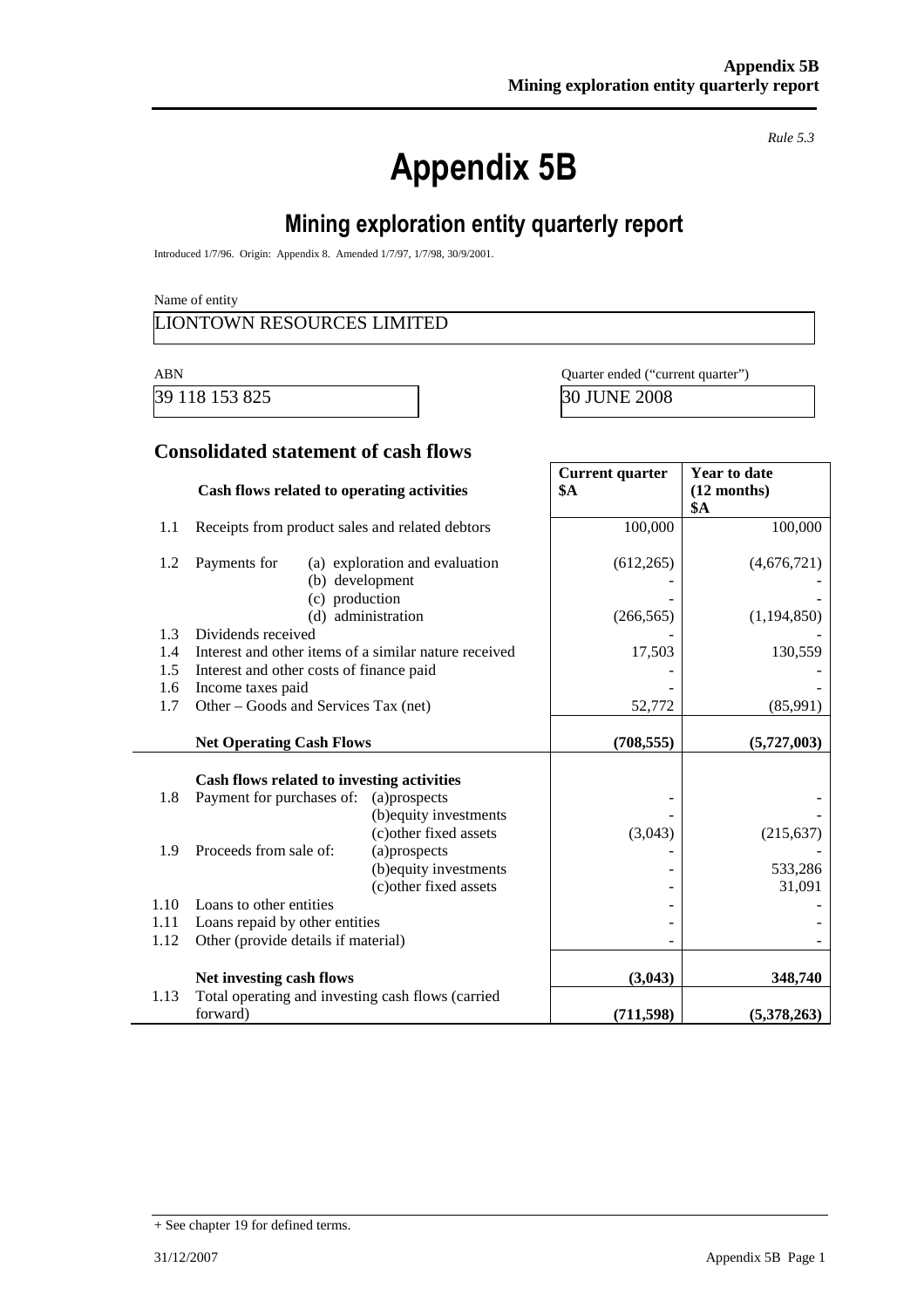$C$ urrent quarter

 $\overline{\phantom{a}}$ 

| 1.14<br>1.15<br>1.16<br>1.17 | Cash flows related to financing activities<br>Proceeds from issues of shares, options, etc. (net)<br>Proceeds from sale of forfeited shares<br>Proceeds from borrowings<br>Repayment of borrowings | (14, 495) | 3,039,525<br>(47, 589) |
|------------------------------|----------------------------------------------------------------------------------------------------------------------------------------------------------------------------------------------------|-----------|------------------------|
| 1.18                         | Dividends paid                                                                                                                                                                                     |           |                        |
| 1.19                         | Other                                                                                                                                                                                              |           | (1,000)                |
|                              | Net financing cash flows                                                                                                                                                                           | (14, 495) | 2,990,936              |
|                              | Net increase (decrease) in cash held                                                                                                                                                               | (726,093) | (2,387,327)            |
|                              |                                                                                                                                                                                                    |           |                        |
| 1.20<br>1.21                 | Cash at beginning of quarter/year to date<br>Exchange rate adjustments to item 1.20                                                                                                                | 1,461,469 | 3,122,703              |

## **Payments to directors of the entity and associates of the directors Payments to related entities of the entity and associates of the related entities**

|      |                                                                  | Carrent guarter<br>SА |
|------|------------------------------------------------------------------|-----------------------|
| 1.23 | Aggregate amount of payments to the parties included in item 1.2 | 190,500               |
| 1.24 | Aggregate amount of loans to the parties included in item 1.10   | Nil                   |

1.25 Explanation necessary for an understanding of the transactions

Item 1.1 is a \$100k deposit for the sale of the Cowan Nickel project tenements. Item 1.23 consists of legal fees paid to a director related entity, directors fees, salaries and wages and superannuation paid to directors and a service charge paid to a related entity for the provision of corporate services. All transactions are on commercial terms and conditions.

#### **Non-cash financing and investing activities**

2.1 Details of financing and investing transactions which have had a material effect on consolidated assets and liabilities but did not involve cash flows

On 2 May 2008, Liontown Resources reached an agreement for the sale of its Cowan Nickel, Junction South and Logan's Find nickel rights projects to Pindan Exploration Company Pty Ltd, a subsidiary of Panoramic Resources Limited. The agreement includes a cash purchase price of \$1,682,500 for the tenements and the purchase of 2,750,000 shares in Liontown Resources for \$316,250 and 1,250,000 options over ordinary shares in Liontown Resources for nil consideration taking total proceeds to \$2,000,000.

The balance of the consideration  $(\$1,900,000)$  is expected to be received by the 14<sup>th</sup> July 2008.

2.2 Details of outlays made by other entities to establish or increase their share in projects in which the reporting entity has an interest N/A

<sup>+</sup> See chapter 19 for defined terms.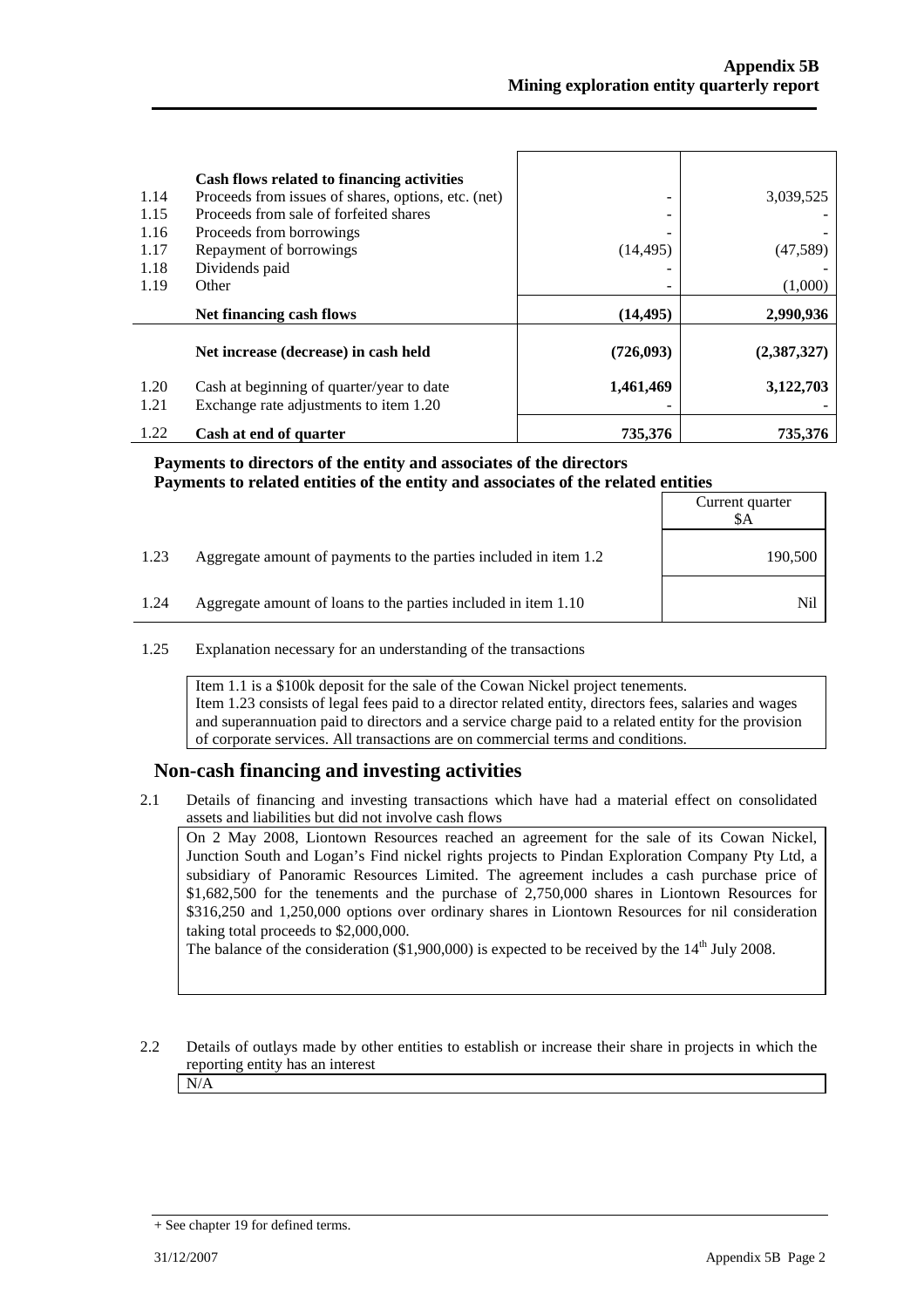#### **Financing facilities available**

*Add notes as necessary for an understanding of the position.*

|     |                             | Amount available<br>\$A | Amount used<br>\$A |
|-----|-----------------------------|-------------------------|--------------------|
| 3.1 | Loan facilities             | N <sub>i</sub>          | N <sub>il</sub>    |
| 3.2 | Credit standby arrangements | N <sub>i</sub>          | N <sub>il</sub>    |

#### **Estimated cash outflows for next quarter**

|     | <b>Total</b>               | \$1,631,200 |
|-----|----------------------------|-------------|
| 4.2 | Development                | Nil         |
| 4.1 | Exploration and evaluation | 1,631,200   |
|     |                            | \$A         |

# **Reconciliation of cash**

|     | Reconciliation of cash at the end of the quarter (as shown in<br>the consolidated statement of cash flows) to the related items<br>in the accounts is as follows. | Current quarter<br>\$A | Previous quarter<br>\$A |
|-----|-------------------------------------------------------------------------------------------------------------------------------------------------------------------|------------------------|-------------------------|
| 5.1 | Cash on hand and at bank                                                                                                                                          | 735,376                | 1,461,470               |
| 5.2 | Deposits at call                                                                                                                                                  |                        |                         |
| 5.3 | Bank overdraft                                                                                                                                                    |                        |                         |
| 5.4 | Other (Bank Guarantee)                                                                                                                                            |                        |                         |
|     | <b>Total: cash at end of quarter</b> (item 1.22)                                                                                                                  | 735,376                | 1,461,470               |

## **Changes in interests in mining tenements**

| 6.1 | Interests in<br>mining<br>tenements<br>relinquished,<br>reduced or lapsed | Tenement<br>reference | Nature of interest<br>(note (2)) | Interest at<br>beginning of<br>quarter | Interest at<br>end of<br>quarter |
|-----|---------------------------------------------------------------------------|-----------------------|----------------------------------|----------------------------------------|----------------------------------|
|     | NIL                                                                       |                       |                                  |                                        |                                  |

| 6.2 | Interests in<br>mining<br>tenements<br>acquired or<br>increased | Tenement<br>reference | Nature of interest<br>(note (2)) | Interest at<br>beginning<br>of quarter | Interest at end<br>of quarter |
|-----|-----------------------------------------------------------------|-----------------------|----------------------------------|----------------------------------------|-------------------------------|
|     |                                                                 | E57/0761              | Yuinmery $-$ application         | $0\%$<br>0%<br>0%<br>0%                | $0\%$<br>0%<br>$0\%$<br>$0\%$ |

<sup>+</sup> See chapter 19 for defined terms.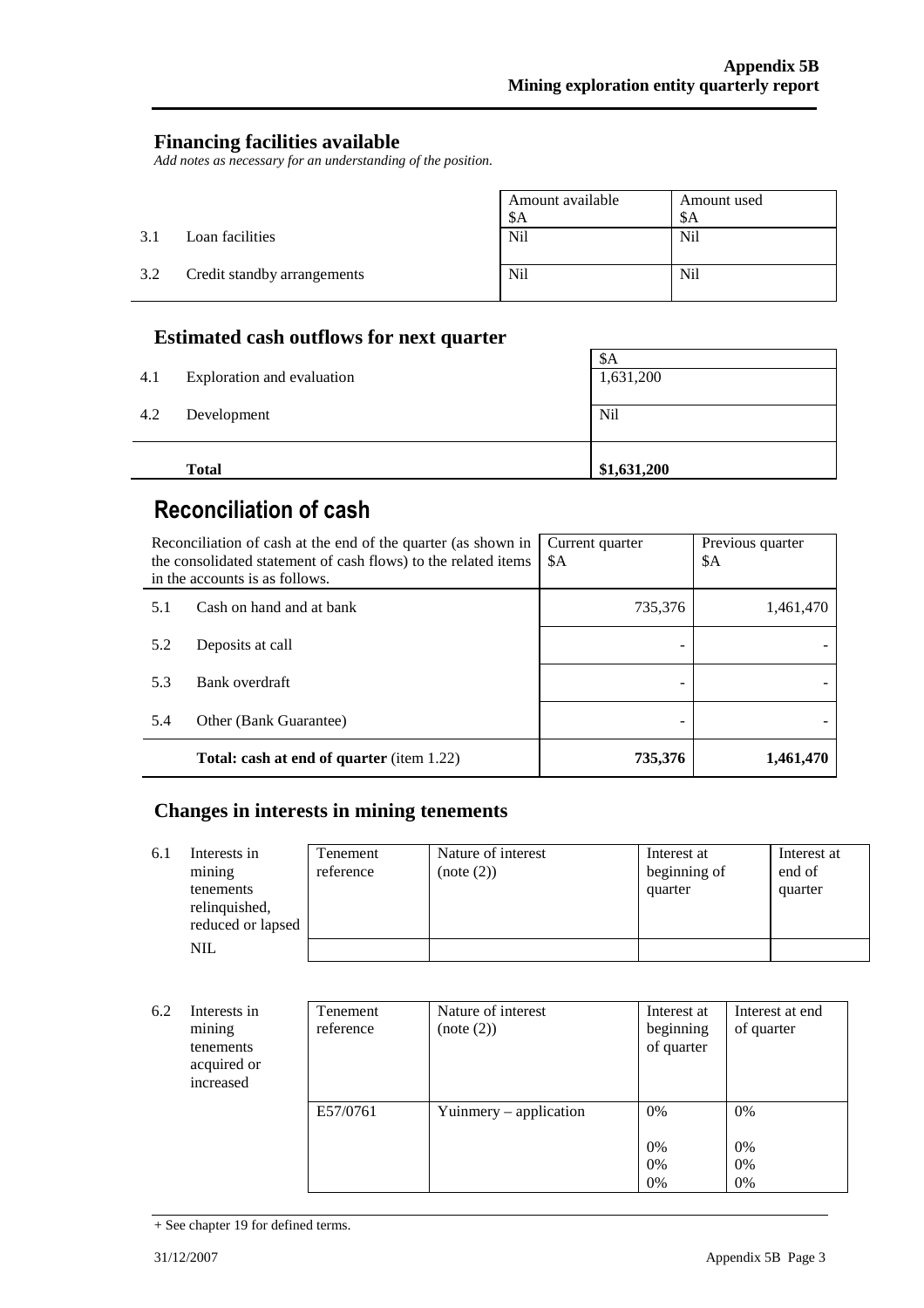#### **(1) Issued and quoted securities at end of current quarter**

*Description includes rate of interest and any redemption or conversion rights together with prices and dates.*

|            |                                                                                                                                | Total number                                                                      | Number quoted                                 | Issue<br>price<br>per<br>security (see note 3)<br>(cents)                            | Amount paid up per<br>security (see note 3)<br>(cents)                                                   |
|------------|--------------------------------------------------------------------------------------------------------------------------------|-----------------------------------------------------------------------------------|-----------------------------------------------|--------------------------------------------------------------------------------------|----------------------------------------------------------------------------------------------------------|
| 7.1        | Preference<br><sup>+</sup> securities<br>(description)                                                                         | Nil                                                                               | Nil                                           | N/A                                                                                  | N/A                                                                                                      |
| 7.2        | Changes during<br>quarter<br>(a) Increases<br>through issues<br>(b) Decreases<br>through returns of<br>capital, buy-<br>backs. | $\rm N/A$                                                                         | N/A                                           | $\rm N/A$                                                                            | N/A                                                                                                      |
| 7.3<br>7.4 | <sup>+</sup> Ordinary<br>securities<br>Changes during                                                                          | 90,850,009                                                                        | 82,665,298                                    | N/A                                                                                  | N/A                                                                                                      |
|            | quarter<br>(a) Increases<br>through issues                                                                                     | Nil                                                                               | Nil                                           | \$0.27                                                                               | \$0.27                                                                                                   |
|            | (b) Decreases<br>through returns of<br>capital.                                                                                | Nil                                                                               | N <sub>il</sub>                               | N/A                                                                                  | N/A                                                                                                      |
| 7.5        | <sup>+</sup> Convertible<br>debt securities<br>(description)                                                                   | Nil                                                                               | Nil                                           | $\rm N/A$                                                                            | N/A                                                                                                      |
| 7.6        | Changes during<br>quarter<br>(a) Increases<br>through issues<br>(b) Decreases<br>through securities<br>matured.                | Nil                                                                               | Nil                                           | N/A                                                                                  | $\rm N/A$                                                                                                |
| 7.7        | <b>Options</b><br><b>Share Options</b>                                                                                         | 5,475,000<br>1,500,000<br>250,000<br>310,000<br>5,250,000<br>1,500,000<br>400,000 | Nil<br>Nil<br>Nil<br>Nil<br>Nil<br>Nil<br>Nil | Exercise price<br>\$0.25<br>\$0.25<br>\$0.35<br>\$0.35<br>\$0.35<br>\$0.50<br>\$0.20 | Expiry date<br>18.12.2009<br>31.12.2009<br>6.8.2010<br>1.11.2010<br>1.12.2012<br>1.12.2012<br>23.04.2011 |
| 7.8        | Issued during<br>quarter                                                                                                       |                                                                                   |                                               |                                                                                      |                                                                                                          |
|            | <b>Share Options</b>                                                                                                           | 400,000<br>Nil<br>Nil                                                             | Nil<br>Nil<br>Nil                             | \$0.20<br>N/A<br>N/A                                                                 | 23.04.2011<br>N/A<br>N/A                                                                                 |
| 7.9        | <b>Exercised</b> during<br>quarter                                                                                             | Nil                                                                               | Nil                                           | $\rm N/A$                                                                            | $\rm N/A$                                                                                                |
| 7.10       | Expired/Forfeited<br>during quarter                                                                                            | 500,000                                                                           | Nil                                           | \$0.35                                                                               | 1.11.2010                                                                                                |

<sup>+</sup> See chapter 19 for defined terms.